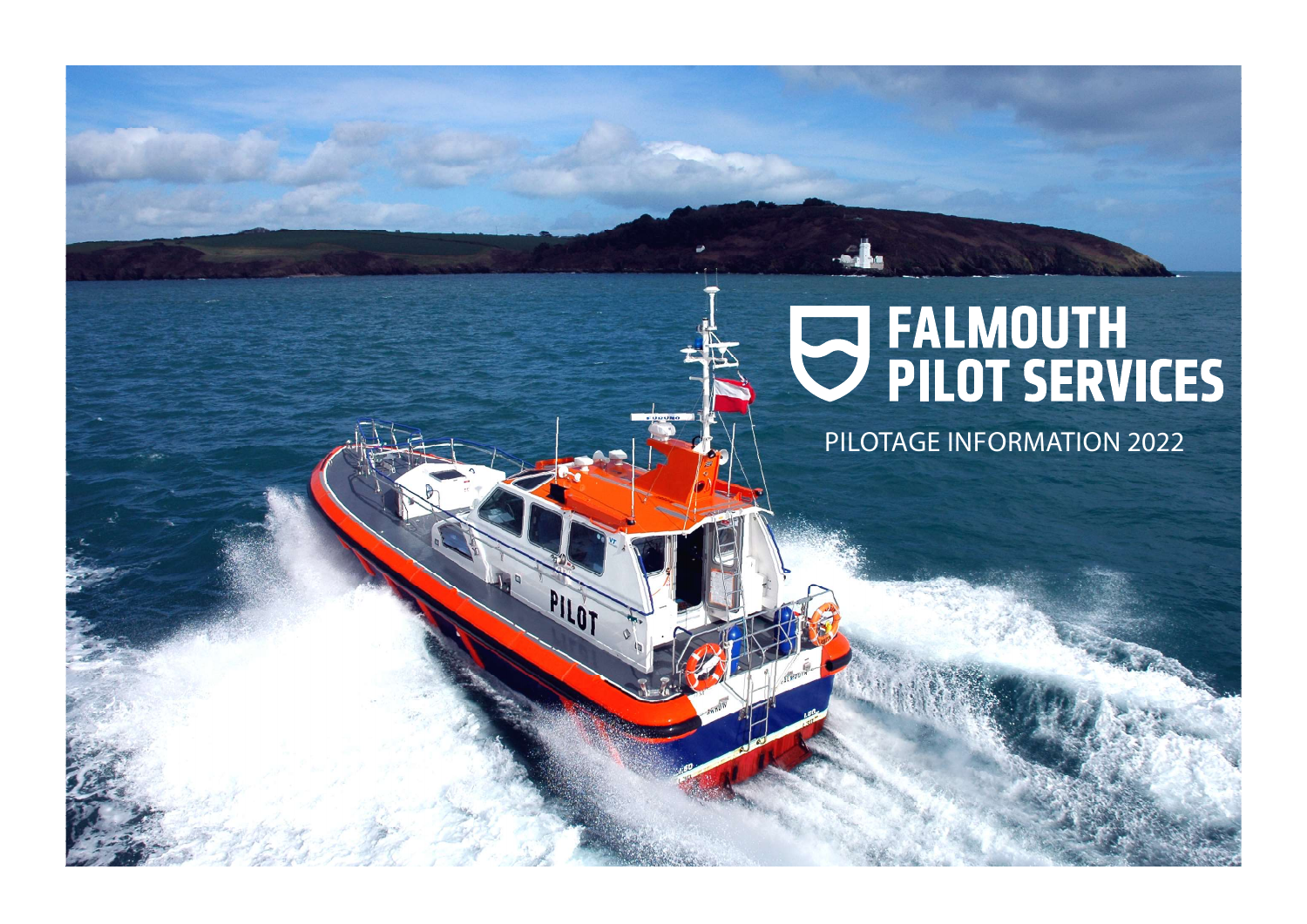# INTRODUCTION

Falmouth Pilot Services is a service arm of Falmouth Harbour Commissioners and provides pilotage services for the Ports of Falmouth, Falmouth Docks, Truro, Penryn and St Mawes, as well as the Helford River, the quarries on the east side of the Lizard Peninsula and the Falmouth, Gerrans and Veryan bays.

The powers to provide a pilotage service are taken from the Pilotage Act 1987 and the Falmouth (Pilotage) Harbour Revision Order 1988. The Falmouth Pilotage Area is defined as the area below the level of high water that exists to landward of an imaginary line drawn between Black Head and Dodman Point.

The Harbour Authorities of Falmouth Docks and Engineering Company and the Ports of Truro and Penryn have entered into an Agency Agreement with Falmouth Harbour Commissioners to allow them to exercise the functions (save those contained in section 2.1 of the Pilotage Act) on their behalf.

Falmouth Harbour Commissioners have entered into a service contract with Falmouth Pilots LLP to provide a pilotage service for the entire Pilotage Area.

The Pilotage Directions were last amended on 1st September 2003 after a full consultation with port users as required by the Pilotage Act.

Pilotage Charges are reviewed annually and new charges published on the 1st January each year.

Any queries on the information contained in this publication should be addressed to Falmouth Pilot Services at the following address:

44 Arwenack Street, Falmouth TR11 3JQ

Enquiries: info@falmouthpilotservices.co.uk Tel: Tel: +44 (0)1326 213533

Operations: portoperations@falmouthharbour.co.uk Tel: +44 (01326 211395

www.falmouth pilot services.co.uk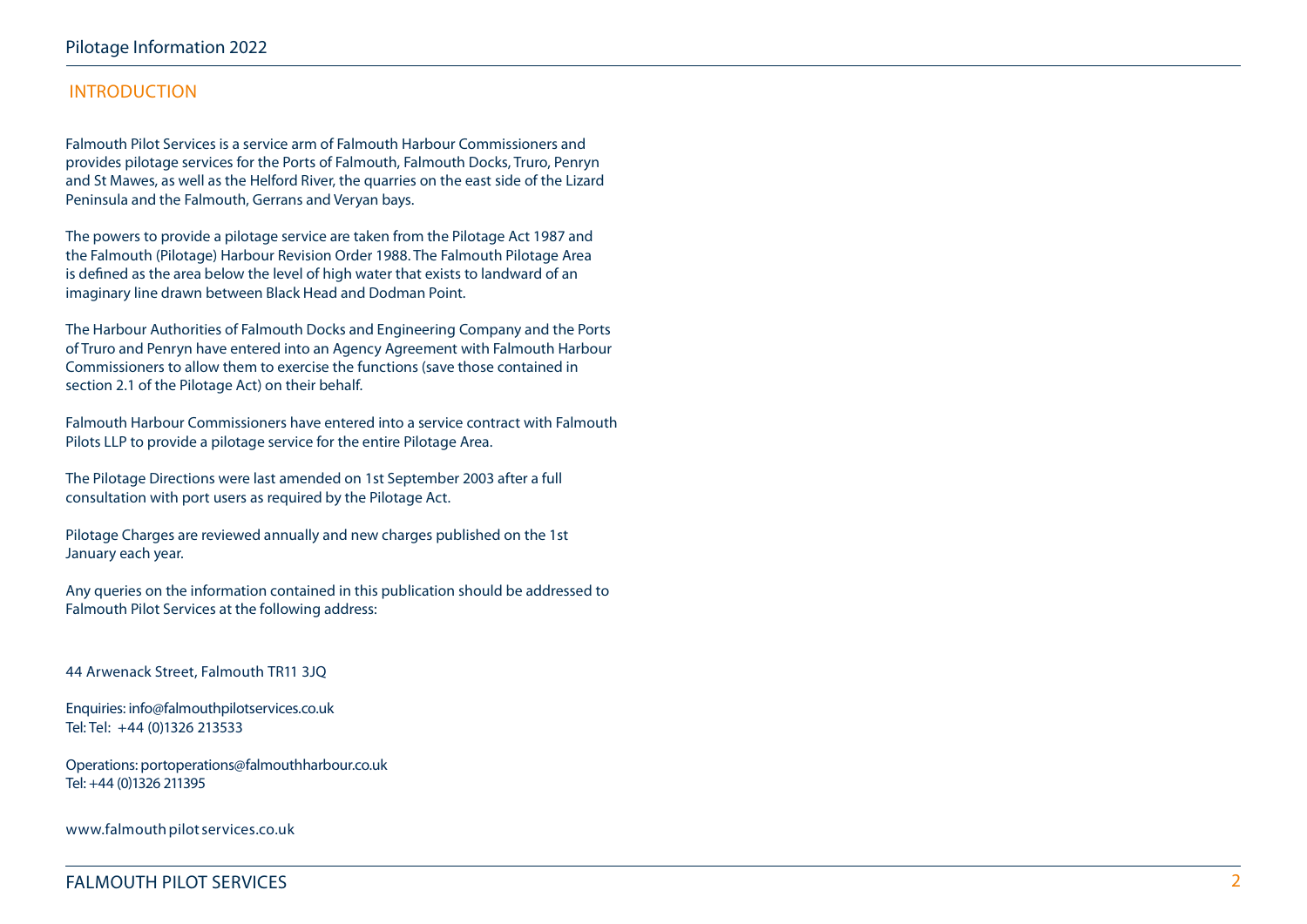# PILOTAGE SERVICES

Pilotage services in the Falmouth pilotage district are available to any vessel requiring the services of a pilot subject to a minimum of one hour's notice being given.

Arriving vessels requiring a pilot are requested to give at least 24 hours' notice of their ETA via phone, fax, e-mail, or telex followed by confirmation of ETA one hour prior to arrival at the pilot station via VHF Radio Channel 16 (working frequency Channel 9).

The preferred method of pre-arrival reporting is to use the Pre-arrival Notification Form.

This form (when completed) will also provide the information required by Falmouth Harbour Commissioners in order to fulfil statutory reporting requirements. Vessels visiting the ports of Truro and Penryn or Falmouth Docks, please refer to them for their reporting requirements.

Vessels greater than 180m in length will be met at the pilot station shown on Admiralty Chart 154 in Lat 50 05.0N Long 5 00.7W (WGS84).

Smaller vessels should give their ETA for the Pilot Station as above but may be given a rendezvous closer to shore depending upon the weather conditions.

Two pilot boats are normally operated within the port and vessels can expect pilots to board either from ARROW, a 16m launch with high visibility white superstructure, or L K MITCHELL, a 17m launch with orange superstructure. The pilot ladders are required to be at a height of 1.5m above the vessel's water line; the requirement and side on which it should be rigged will be advised when VHF contact is established.

Pilot ladders are required to be rigged in accordance with IMO Regulation 23 in respect of pilot transfer arrangements and is attached as an annex to this publication. Vessels with beltings or unusual boarding arrangements that preclude safe berthing of the pilot boat alongside or make it impractical to meet the requirements of Regulation 23 may not be able to board a pilot on arrival. A collection and delivery service is offered for vessels in the UK and near continent. Large ferries with belting arrangements (with or without a cutaway) arriving during winter months are strongly recommended to make use of the collection arrangements.

Pilotage Charges are levied in accordance with the Scale of Charges. Vessels are normally expected to appoint a local agent in advance of arrival. Where this has not been done alternative payment arrangements (e.g. owner to pay by BACS) need to be made in advance.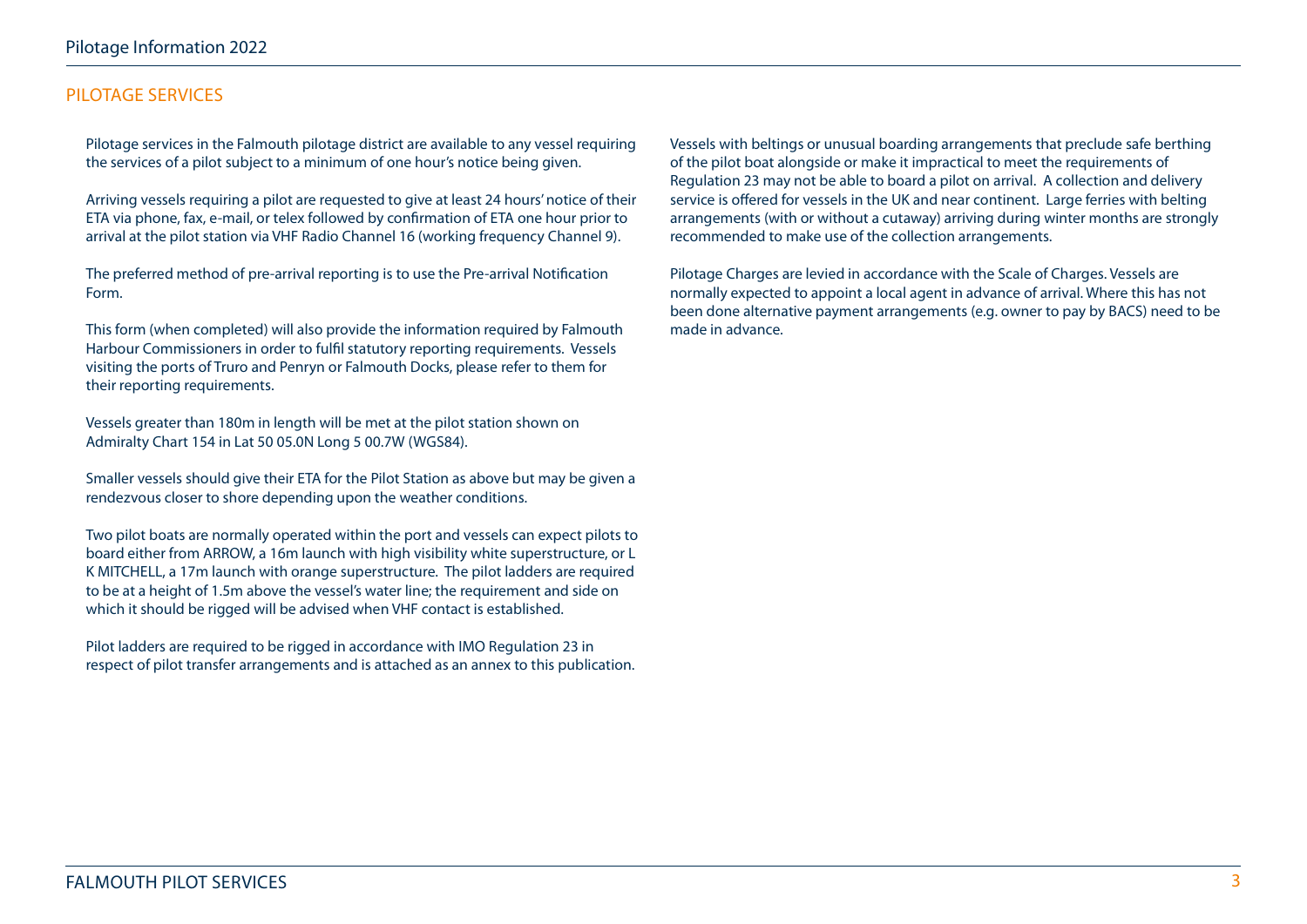# PILOTAGE DIRECTIONS

In accordance with Section 7 of the Pilotage Act 1987, The Falmouth Harbour Commissioners hereby direct that with effect from the 1st day of September 2003 pilotage will be compulsory for:

- a. All vessels in excess of 180m LOA when navigating to the North of a line drawn between Black Head and Dodman Point. (Zone A on Chartlet).
- b. All vessels in commercial use in excess of 30m LOA when navigating to the West of a line drawn between Rosemullion Head and Position Lat 50 03.35N Long 5 01.60W (WGS 84). (Zone B on Chartlet).
- c. All vessels in excess of 75m when navigating to the North of a line drawn between Zone Point and Rosemullion Head and to the South of a line drawn between Messack Point and Penarrow Point (Zone C on Chartlet) or elsewhere in the Pilotage Area if navigating within 1.0 mile of the shore.
- d. All vessels in excess of 60m navigating to the North of a line drawn between Messack Point and Penarrow Point. (Zone D on Chartlet) or in the Penryn River to the West of a line drawn between Prince of Wales Pier and Flushing New Quay.
- e. All vessels navigating within the designated Pilotage Area carrying dangerous or polluting goods as defined in the MS reporting regs 1995.
- f. All vessels in commercial use navigating within the Pilotage Area not equipped with corrected Admiralty Charts numbers 154, 32 and 18 (or equivalent) as required to cover the entire passage.
- g. All vessels in excess of 50m entering or leaving a dry dock.
- h. All manned vessels in excess of 50m using the services of a harbour tug.
- i. Vessels of any size (save those excepted below) when directed by the harbour master or dock master in the interests of safety of the vessel, other vessels, persons, the port or its infrastructure.

These directions shall apply to tugs and tows as if the aggregate length of the tug and tow is the length overall of a single vessel.

These directions shall apply to vessels under way. They shall not apply to HM ships or foreign warships or to vessels of less than 20m in length or registered fishing vessels of less than 47.5m.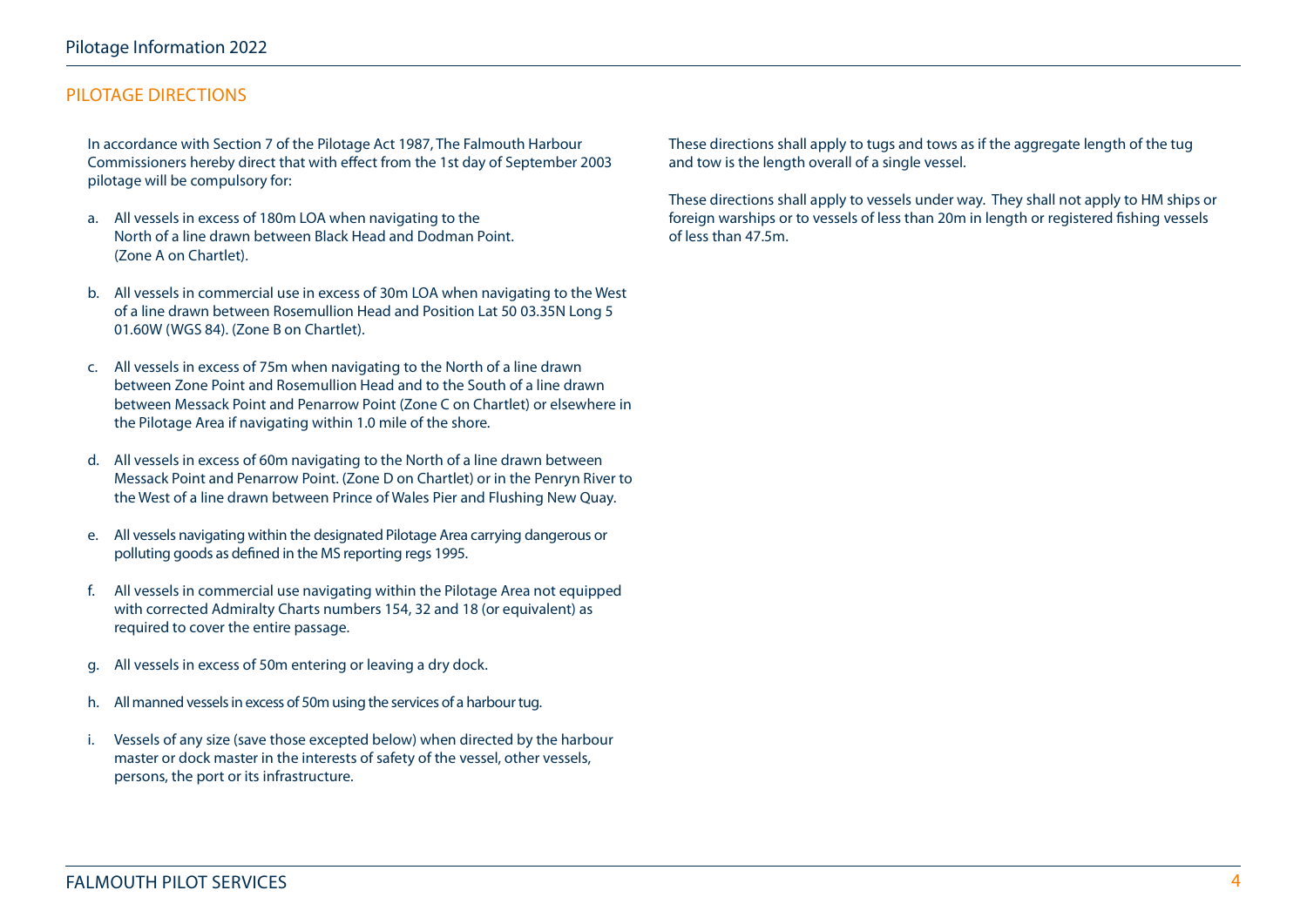# FALMOUTH PILOTAGE ZONES CHARTLET

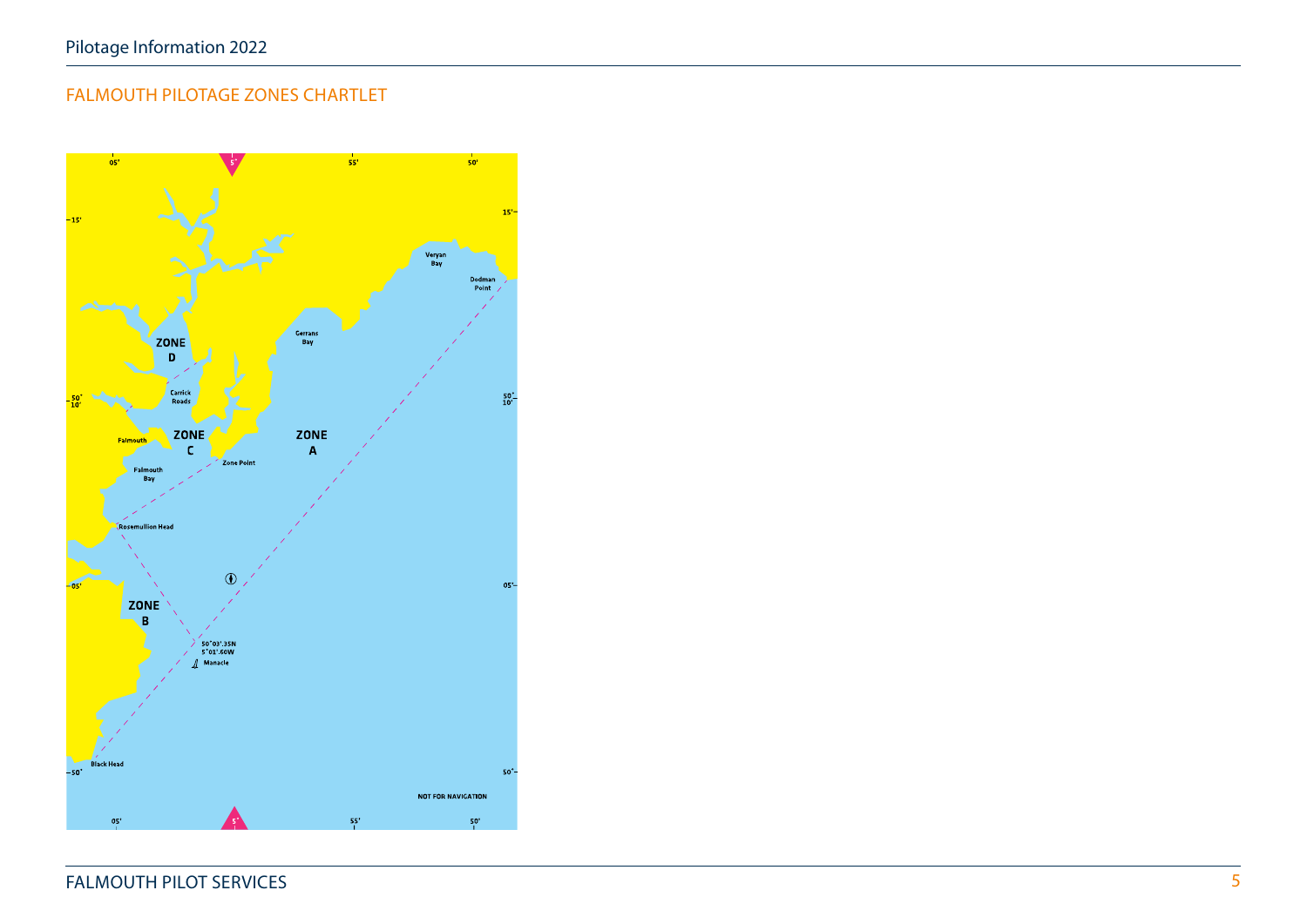# PILOTAGE CHARGES 2022

| DRAFT (M)                 |              |                      |         |         |         |         |         |         |         |     |                              |     |     |                     |           |         |
|---------------------------|--------------|----------------------|---------|---------|---------|---------|---------|---------|---------|-----|------------------------------|-----|-----|---------------------|-----------|---------|
| <b>CHARGE BAND 1</b>      |              | <b>GROSS TONNAGE</b> | $0 - 3$ | $3 - 4$ | $4 - 5$ | $5 - 6$ | $6 - 7$ | $7 - 8$ | $8 - 9$ |     | $9 - 10$   10 - 11   11 - 12 |     |     | $12 - 13$   13 - 14 | $14 - 15$ | Over 15 |
|                           |              | Up to $500$          | 100     | 144     | 187     | 234     | 283     | 321     | 367     | 410 | 453                          | 504 | 547 | 590                 | 634       | 678     |
| To/From                   | From/To      | Over 500 - 1000      | 111     | 156     | 200     | 243     | 294     | 331     | 381     | 420 | 469                          | 515 | 559 | 601                 | 644       | 688     |
| Sea                       | Bay          | Over 1000 - 1500     | 123     | 171     | 213     | 257     | 301     | 345     | 391     | 435 | 479                          | 527 | 564 | 616                 | 656       | 703     |
| Harbour                   | <b>Docks</b> | Over 1500 - 2000     | 137     | 176     | 226     | 263     | 313     | 359     | 405     | 443 | 487                          | 533 | 580 | 623                 | 670       | 712     |
| <b>Internal Movements</b> |              | Over 2000 - 5000     | 144     | 187     | 234     | 283     | 321     | 367     | 410     | 453 | 504                          | 547 | 590 | 634                 | 678       | 722     |
|                           |              | Over 5000 - 10000    | 156     | 200     | 243     | 294     | 331     | 381     | 420     | 469 | 515                          | 559 | 601 | 644                 | 688       | 735     |
|                           |              | Over 10000 - 15000   | 171     | 213     | 257     | 301     | 345     | 391     | 435     | 479 | 527                          | 564 | 616 | 656                 | 703       | 747     |
|                           |              | Over 15000 - 20000   | 191     | 245     | 285     | 339     | 390     | 439     | 481     | 528 | 578                          | 629 | 676 | 727                 | 773       | 822     |
|                           |              | Over 20000 - 30000   | 202     | 254     | 307     | 348     | 398     | 445     | 491     | 546 | 593                          | 641 | 688 | 736                 | 783       | 837     |
|                           |              | Over 30000 - 40000   | 217     | 263     | 319     | 359     | 413     | 455     | 508     | 559 | 606                          | 652 | 699 | 746                 | 797       | 845     |
|                           |              | Over 40000 - 50000   | 231     | 278     | 327     | 374     | 424     | 472     | 520     | 572 | 612                          | 668 | 712 | 762                 | 811       | 859     |
|                           |              | Over 50000 - 70000   | 245     | 285     | 339     | 390     | 439     | 481     | 528     | 578 | 629                          | 676 | 727 | 773                 | 822       | 866     |
|                           |              | Over 70000 - 80000   | 254     | 307     | 348     | 398     | 445     | 491     | 546     | 593 | 641                          | 688 | 736 | 783                 | 837       | 881     |
|                           |              | Over 80000 - 90000   | 265     | 319     | 360     | 413     | 457     | 504     | 558     | 605 | 652                          | 702 | 746 | 795                 | 849       | 892     |
|                           |              | Over 90000 - 100000  | 278     | 330     | 371     | 423     | 469     | 515     | 570     | 615 | 665                          | 712 | 759 | 807                 | 863       | 903     |
|                           |              | Over 100000 - 110000 | 289     | 343     | 384     | 436     | 480     | 527     | 581     | 629 | 677                          | 723 | 772 | 818                 | 873       | 915     |
|                           |              | Over 110000 - 120000 | 321     | 367     | 409     | 453     | 496     | 546     | 600     | 645 | 693                          | 737 | 787 | 833                 | 889       | 930     |
|                           |              | Over 120000          | 357     | 392     | 436     | 470     | 513     | 568     | 620     | 662 | 711                          | 751 | 803 | 848                 | 906       | 945     |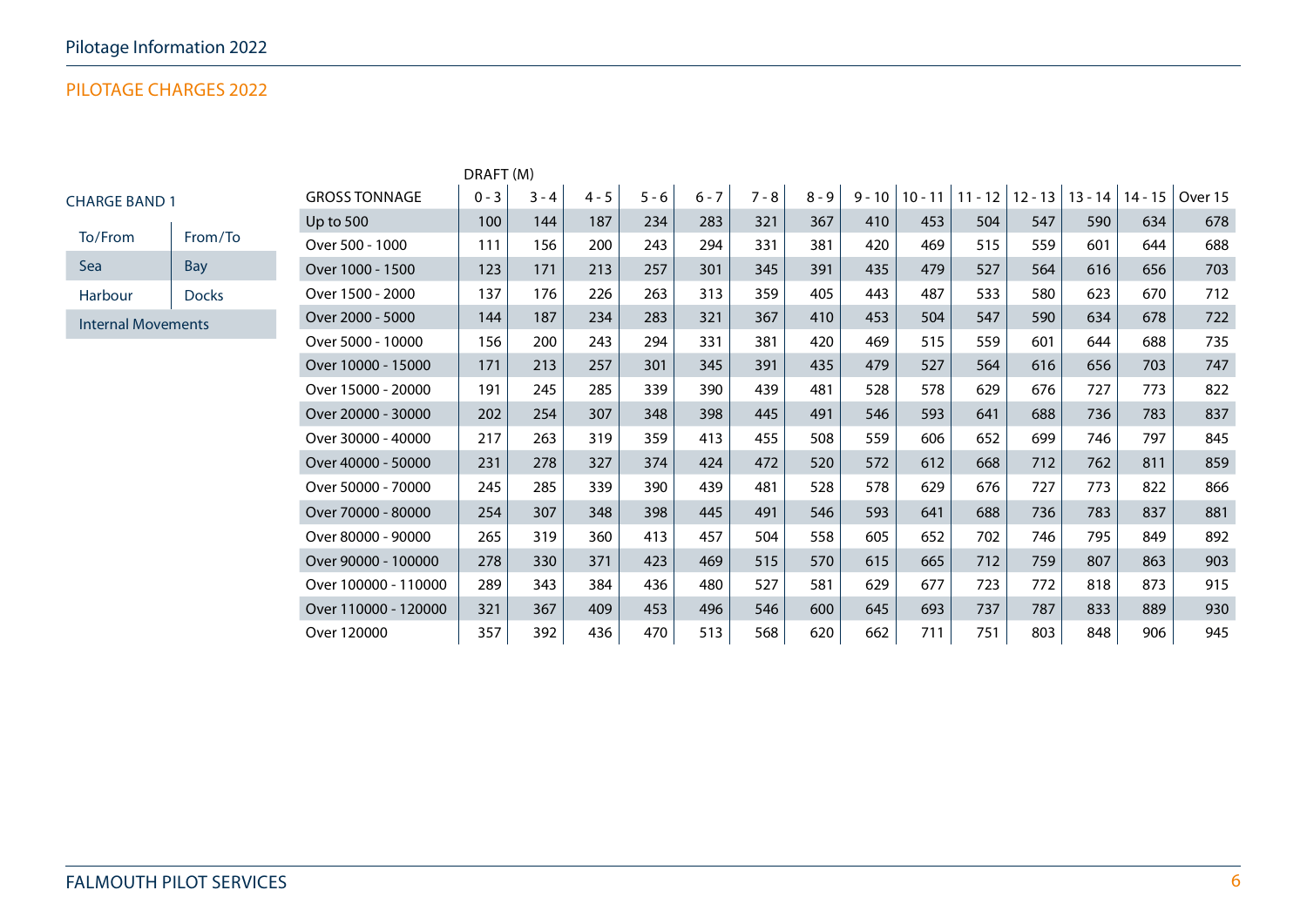|                      |                    |                      | DRAFT(M) |         |         |         |         |         |         |      |                  |      |                   |           |           |                             |
|----------------------|--------------------|----------------------|----------|---------|---------|---------|---------|---------|---------|------|------------------|------|-------------------|-----------|-----------|-----------------------------|
| <b>CHARGE BAND 2</b> |                    | <b>GROSS TONNAGE</b> | $0 - 3$  | $3 - 4$ | $4 - 5$ | $5 - 6$ | $6 - 7$ | $7 - 8$ | $8 - 9$ |      | $9 - 10$ 10 - 11 |      | $11 - 12$ 12 - 13 | $13 - 14$ | $14 - 15$ | Over 15                     |
|                      |                    | <b>Up to 500</b>     | 155      | 217     | 292     | 352     | 416     | 483     | 606     | 679  | 750              | 830  | 902               | 973       | 1047      | 1117                        |
| To/From              | From/To            | Over 500 - 1000      | 172      | 234     | 300     | 367     | 435     | 500     | 623     | 699  | 771              | 849  | 919               | 990       | 1067      | 1140                        |
| Sea                  | Harbour            | Over 1000 - 1500     | 184      | 253     | 318     | 384     | 451     | 523     | 644     | 716  | 791              | 869  | 936               | 1013      | 1087      | 1155                        |
| <b>Bay</b>           | Harbour            | Over 1500 - 2000     | 201      | 264     | 333     | 404     | 471     | 533     | 664     | 732  | 805              | 883  | 953               | 1029      | 1099      | 1179                        |
| Sea                  | <b>Docks Berth</b> | Over 2000 - 5000     | 217      | 292     | 352     | 416     | 483     | 554     | 679     | 750  | 830              | 902  | 973               | 1047      | 1117      | 1195                        |
|                      |                    | Over 5000 - 10000    | 234      | 300     | 367     | 435     | 500     | 564     | 699     | 771  | 849              | 919  | 990               | 1067      | 1140      | 1214                        |
| Bay                  | <b>Docks Berth</b> | Over 10000 - 15000   | 253      | 318     | 384     | 451     | 523     | 589     | 716     | 791  | 869              | 936  | 1013              | 1087      | 1155      | 1235                        |
|                      | Porthoustock       | Over 15000 - 20000   | 286      | 361     | 438     | 511     | 578     | 654     | 795     | 873  | 958              | 1034 | 1117              | 1193      | 1279      | 1355                        |
| Sea                  | Quarry             | Over 20000 - 30000   | 316      | 382     | 451     | 524     | 601     | 673     | 814     | 900  | 979              | 1056 | 1136              | 1212      | 1296      | 1377                        |
|                      |                    | Over 30000 - 40000   | 325      | 398     | 472     | 543     | 612     | 688     | 836     | 921  | 997              | 1074 | 1158              | 1236      | 1317      | 1398                        |
|                      |                    | Over 40000 - 50000   | 345      | 416     | 489     | 567     | 639     | 706     | 858     | 943  | 1015             | 1099 | 1179              | 1254      | 1340      | 1418                        |
|                      |                    | Over 50000 - 70000   | 361      | 438     | 511     | 578     | 654     | 727     | 873     | 958  | 1034             | 1117 | 1193              | 1279      | 1355      | 1436                        |
|                      |                    | Over 70000           | 382      | 451     | 524     | 601     | 673     | 739     | 900     | 979  | 1056             | 1136 | 1212              | 1296      | 1377      | 1451                        |
|                      |                    |                      |          |         |         |         |         |         |         |      |                  |      |                   |           |           |                             |
|                      |                    |                      |          |         |         |         |         |         |         |      |                  |      |                   |           |           |                             |
|                      |                    |                      | DRAFT(M) |         |         |         |         |         |         |      |                  |      |                   |           |           |                             |
| <b>CHARGE BAND 3</b> |                    | <b>GROSS TONNAGE</b> | $0 - 3$  | $3 - 4$ | $4 - 5$ | $5 - 6$ | $6 - 7$ | $7 - 8$ | $8 - 9$ |      | $9 - 10$ 10 - 11 |      | $11 - 12$ 12 - 13 |           |           | 13 - 14   14 - 15   Over 15 |
|                      |                    | <b>Up to 500</b>     | 206      | 294     | 381     | 470     | 559     | 644     | 735     | 826  | 914              | 1007 | 1091              | 1180      | 1270      | 1355                        |
| To/From              | From/To            | Over 500 - 1000      | 228      | 308     | 404     | 487     | 580     | 670     | 756     | 847  | 930              | 1027 | 1112              | 1200      | 1291      | 1378                        |
| Sea                  | <b>Truro</b>       | Over 1000 - 1500     | 246      | 333     | 422     | 512     | 603     | 693     | 781     | 869  | 955              | 1049 | 1134              | 1231      | 1311      | 1402                        |
| Bay                  | <b>Truro</b>       | Over 1500 - 2000     | 264      | 359     | 445     | 531     | 623     | 713     | 802     | 887  | 977              | 1073 | 1154              | 1248      | 1332      | 1419                        |
| <b>Docks</b>         | Truro              | Over 2000 - 5000     | 294      | 381     | 470     | 559     | 644     | 735     | 826     | 914  | 1007             | 1091 | 1180              | 1270      | 1355      | 1449                        |
|                      |                    | Over 5000 - 10000    | 308      | 404     | 487     | 580     | 670     | 756     | 847     | 930  | 1027             | 1112 | 1200              | 1291      | 1378      | 1473                        |
| Harbour              | <b>Truro</b>       | Over 10000 - 15000   | 333      | 422     | 512     | 603     | 693     | 781     | 869     | 955  | 1049             | 1134 | 1231              | 1311      | 1402      | 1494                        |
| Lay Up               | Any Except         | Over 15000 - 20000   | 390      | 483     | 576     | 676     | 774     | 871     | 963     | 1060 | 1164             | 1252 | 1354              | 1446      | 1540      | 1647                        |
| <b>River Fal</b>     | <b>Docks</b>       | Over 20000 - 30000   | 413      | 509     | 606     | 699     | 797     | 896     | 991     | 1093 | 1183             | 1280 | 1378              | 1470      | 1572      | 1671                        |
| Crossroads           | Any Except         | Over 30000 - 40000   | 438      | 528     | 629     | 727     | 820     | 919     | 1009    | 1114 | 1206             | 1302 | 1401              | 1495      | 1599      | 1688                        |
| <b>Buoy</b>          | Wet/Dry            | Over 40000 - 50000   | 458      | 555     | 654     | 752     | 848     | 943     | 1036    | 1139 | 1231             | 1335 | 1423              | 1521      | 1620      | 1718                        |
|                      | <b>Dock</b>        | Over 50000 - 70000   | 483      | 576     | 676     | 774     | 871     | 963     | 1060    | 1164 | 1252             | 1354 | 1446              | 1540      | 1647      | 1738                        |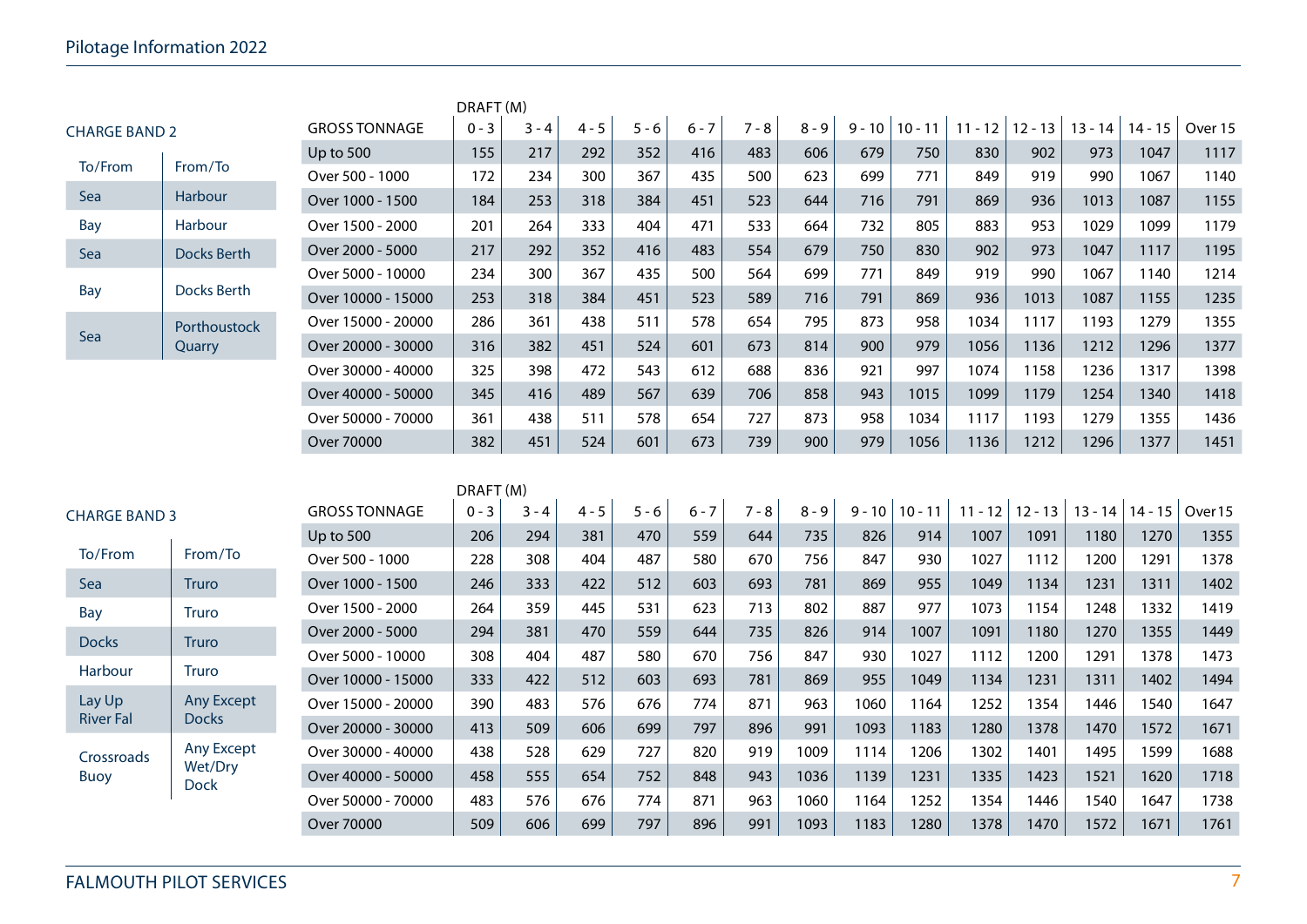|                                     |             |                      | DRAFT <sub>(M)</sub> |         |         |         |         |         |         |          |           |           |           |           |           |         |
|-------------------------------------|-------------|----------------------|----------------------|---------|---------|---------|---------|---------|---------|----------|-----------|-----------|-----------|-----------|-----------|---------|
| <b>CHARGE BAND 4</b>                |             | <b>GROSS TONNAGE</b> | $0 - 3$              | $3 - 4$ | $4 - 5$ | $5 - 6$ | $6 - 7$ | $7 - 8$ | $8 - 9$ | $9 - 10$ | $10 - 11$ | $11 - 12$ | $12 - 13$ | $13 - 14$ | $14 - 15$ | Over 15 |
|                                     |             | Up to $500$          | 255                  | 360     | 470     | 582     | 690     | 799     | 916     | 1023     | 1134      | 1250      | 1356      | 1462      | 1579      | 1688    |
| To/From                             | From/To     | Over 500 - 1000      | 283                  | 384     | 494     | 611     | 717     | 832     | 937     | 1050     | 1154      | 1278      | 1386      | 1489      | 1606      | 1712    |
| Docks Berth                         | Wet/Dry     | Over 1000 - 1500     | 306                  | 418     | 528     | 632     | 749     | 860     | 970     | 1079     | 1184      | 1305      | 1409      | 1525      | 1630      | 1743    |
|                                     | <b>Dock</b> | Over 1500 - 2000     | 331                  | 441     | 555     | 659     | 776     | 887     | 997     | 1098     | 1217      | 1329      | 1435      | 1550      | 1659      | 1770    |
| Wet/Dry<br>Sea / Bay<br><b>Dock</b> |             | Over 2000 - 5000     | 360                  | 470     | 582     | 690     | 799     | 916     | 1023    | 1134     | 1250      | 1356      | 1462      | 1579      | 1688      | 1800    |
|                                     |             | Over 5000 - 10000    | 384                  | 494     | 611     | 717     | 832     | 937     | 1050    | 1154     | 1278      | 1386      | 1489      | 1606      | 1712      | 1832    |
| <b>Harbour</b>                      | Wet/Dry     | Over 10000 - 15000   | 418                  | 528     | 632     | 749     | 860     | 970     | 1079    | 1184     | 1305      | 1409      | 1525      | 1630      | 1743      | 1859    |
|                                     | <b>Dock</b> | Over 15000 - 20000   | 478                  | 603     | 715     | 842     | 963     | 1082    | 1191    | 1320     | 1442      | 1557      | 1681      | 1800      | 1921      | 2046    |
| Lay Up                              | Wet/Dry     | Over 20000 - 30000   | 509                  | 631     | 749     | 867     | 994     | 1110    | 1231    | 1356     | 1471      | 1586      | 1714      | 1831      | 1953      | 2075    |
| <b>River Fal</b>                    | <b>Dock</b> | Over 30000 - 40000   | 536                  | 662     | 777     | 903     | 1017    | 140     | 1252    | 1387     | 1504      | 1616      | 1742      | 1857      | 1987      | 2107    |
| Lay Up                              | Docks Berth | Over 40000 - 50000   | 573                  | 685     | 813     | 933     | 1052    | 1171    | 1285    | 1416     | 1528      | 1655      | 1769      | 1891      | 2017      | 2132    |
| <b>River Fal</b>                    |             | Over 50000 - 70000   | 603                  | 715     | 842     | 963     | 1082    | 1191    | 1320    | 1442     | 1557      | 1681      | 1800      | 1921      | 2046      | 2161    |
|                                     |             | Over 70000           | 631                  | 749     | 867     | 994     | 1110    | 1231    | 1356    | 1471     | 1586      | 1714      | 1831      | 1953      | 2075      | 2187    |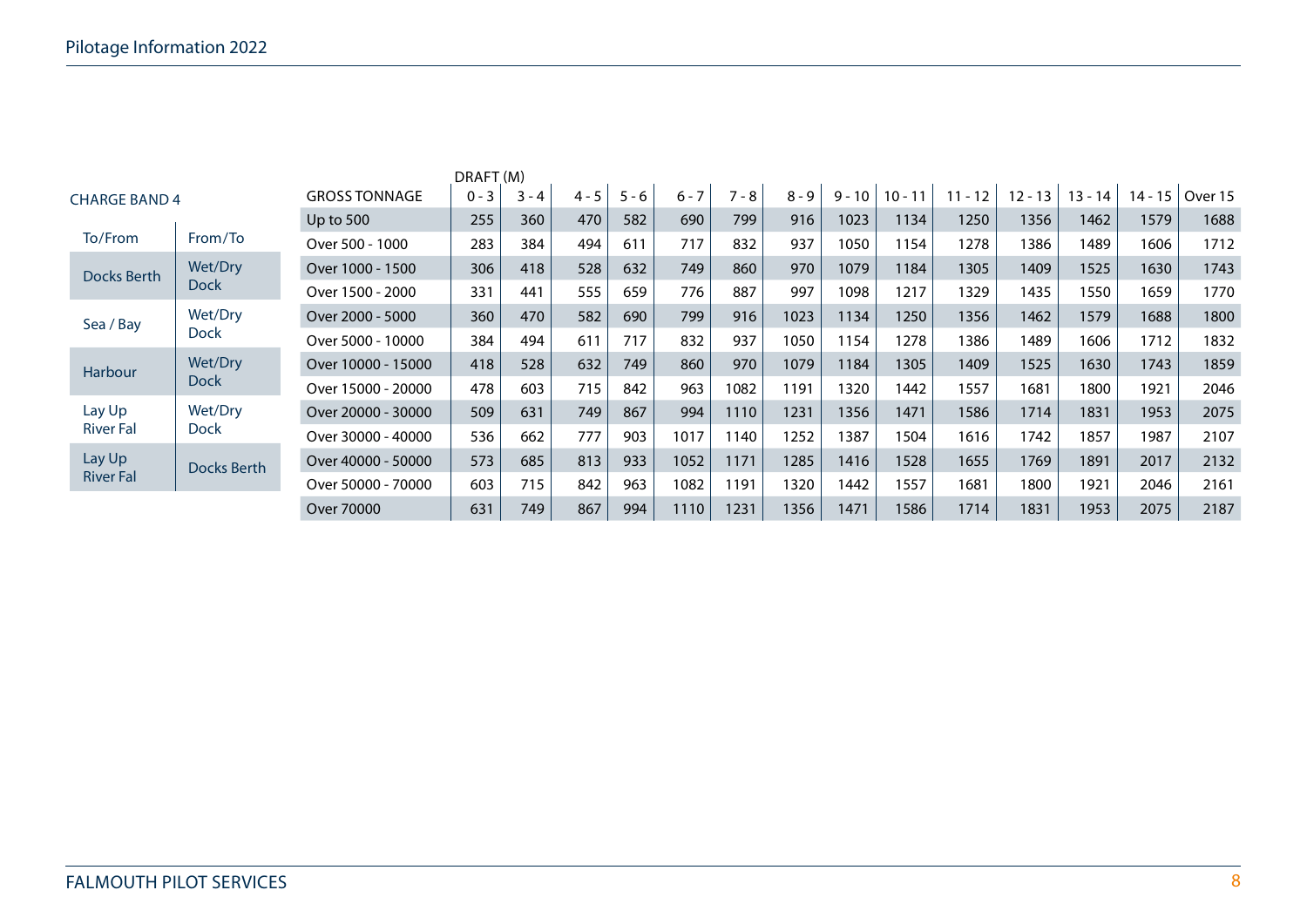# ADDITIONAL CHARGES

| <b>Services</b>                                                                                                                                                                                                                                                                       | Cost<br>(hourly rate outside of Pilotage) | <b>NOTES</b>                                                                                              |
|---------------------------------------------------------------------------------------------------------------------------------------------------------------------------------------------------------------------------------------------------------------------------------------|-------------------------------------------|-----------------------------------------------------------------------------------------------------------|
| Services include:<br><b>DF Calibration</b><br>(pilotage element only)<br><b>Compass Adjusting</b><br>(pilotage only, compass adjuster<br>needs to be arranged directly)<br><b>Engine Trials</b><br>$\bullet$<br>(pilotage element only)<br>Attendance<br>٠<br><b>Movement Meeting</b> | £140 per hour                             | <b>Pilotage S</b><br>1. ACTC<br>An Act of<br>deemed to<br>When<br>a.<br>when<br>or<br>When<br>b.<br>minut |
| <b>Weather Check</b><br>(at request of agent, vessel or<br>operator)<br><b>PEC Assessed Passage</b>                                                                                                                                                                                   |                                           | Contir<br><b>or</b><br>When<br>C.<br>servic<br>pilot k                                                    |
| <b>Additional Charge for Dead Ship</b><br>movements                                                                                                                                                                                                                                   | £175 per movement                         | 2.<br><b>CANC</b><br>Cancellati<br>(or person                                                             |
| Ferry collection and delivery                                                                                                                                                                                                                                                         | £1,229                                    | hour of th                                                                                                |
| Cancellation                                                                                                                                                                                                                                                                          | £273                                      | In the eve<br>via the pile                                                                                |
| Second pilot                                                                                                                                                                                                                                                                          | As per first pilot charges                | lieu of the<br><b>ATTEN</b><br>२                                                                          |

1. Late notice charge: a late notice charge of 10% may be applied for pilotage and the pilot boat in instances where a vessel has provided less than 3hrs notice of arrival.

2. Falmouth Pilot Services reserves the right to apply a 10% administration charge where vessel calls have resulted in considerable additional administration.

\* Pilots are available for hire outside of usual acts of pilotage subject to availability.

 $S$ ervices are defined as follows:

# **DE PILOTAGE**

Pilotage will be charged according to the scale of charges. An Act shall be to have been completed as follows:

- the vessel reaches its planned destination (includes arrival at the Pilot Station outbound).
- the passage is broken by the vessel stopping (for a period in excess of 15 tes) or anchoring at an interim destination at the request of the master. nuation of the passage from that point shall be counted as a second Act.
- a pilot is unable to board on grounds of safety and a vessel requiring the tes of a pilot and the master accepts the alternative service of following the boat on a route directed by the pilot to assist the safe passage of the vessel.

## **FILATION**

ion charges will be levied according to the scale of charges when the master Is authorised to act for him) cancels the requirement for a pilot within one he scheduled arrival or departure time.

Int that the services of a pilot are cancelled after a pilot has boarded the vessel lot boat the full charge for the single planned Act of Pilotage may be levied in cancellation charge.

## 3. ATTENDANCE

An attendance charge will be levied according to the scale of charges in the following circumstances: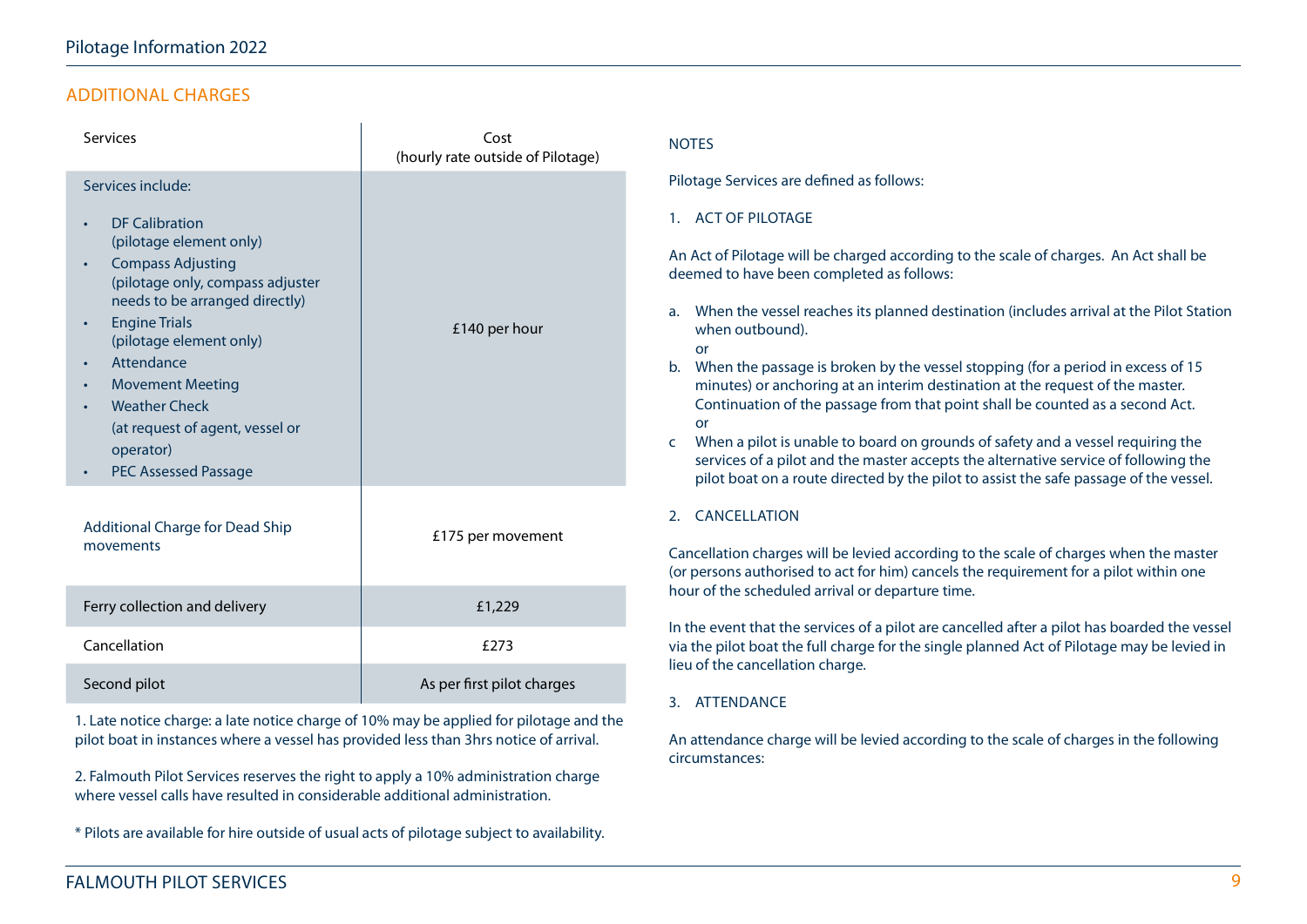- a. Where a pilot is detained on board after completion of the acts or services ordered due to the request of the master or due to the inability to disembark him. (Other than advance arrangements made for transit between ports).
- b. Where the time of the movement is delayed after the pilot boards the vessel and it is agreed that the pilot should remain on board to wait rather than cancelling the movement.
- c. Where a pilot is requested by the vessel's master (or his agents) to attend a meeting to discuss or plan a particular act.
- 4. ADDITIONAL SERVICES

Where the pilot is required to assist in the conduct of the vessel in undertaking calibration swings, machinery trials or other similar activities, an additional charge shall be made according to the scale of charges.

#### 5. ADDITIONAL PILOTS

Where as a result of a risk assessment, it is agreed by the harbour master concerned that additional pilots are required to assist with a manoeuvre on the basis of the vessel concerned having exceptional characteristics or the manoeuvre requiring additional monitoring from a second position on the vessel, further pilots may be assigned. In this event the charges made for the act of pilotage will be made in respect of each pilot.

#### 6. CLAIMS

In the event that a vessel refuses or omits to engage the services of an authorised pilot when required to according to the Pilotage Directions a charge will be levied to the vessel concerned as if an act of pilotage had been completed for that passage.

#### 7. DELIBERATE AVOIDANCE OF COMPULSORY PILOTAGE REQUIREMENTS

In the event that a vessel deliberately mis-declares its dimensions, cargo or that it is carrying appropriate charts with the intention of avoiding compulsory pilotage requirements, it will be reported to the UK Maritime and Coastguard Agency. In such cases the MCA will ensure that appropriate Port State Control inspections of the vessel are undertaken either in Falmouth or a subsequent PMOU Port.

When declaring the appropriate carriage of charts, the master is confirming that the vessel has on board a corrected copy of BA chart 154, 18 and 32 depending on the area being navigated an equivalent from another national Hydrographic office or is fitted with an authorised ECDIS system covering Falmouth Bay.

Uncorrected or facsimile charts and non-approved ECDIS systems are not acceptable.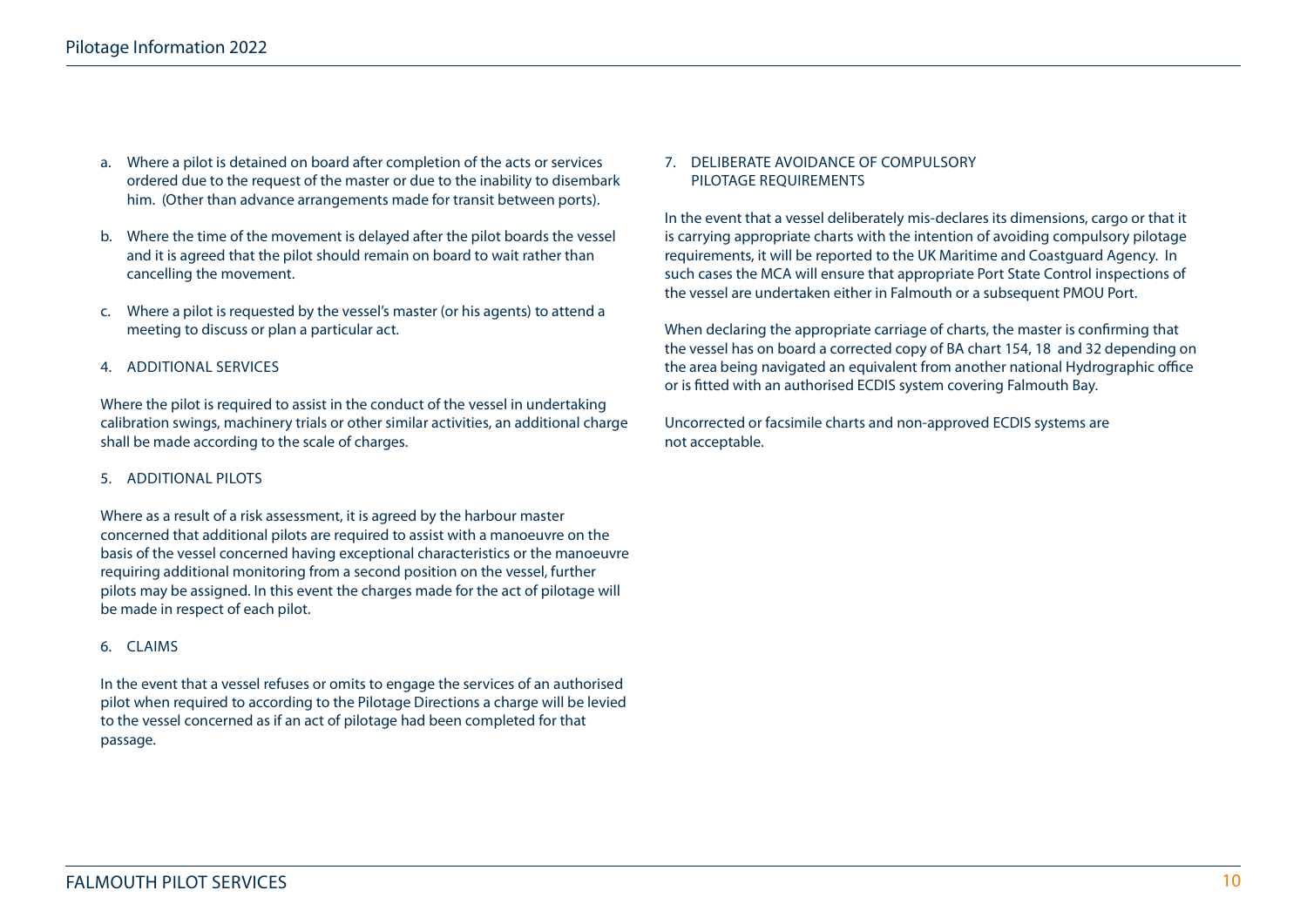# BOARDING AND LANDING CHARGES

| <b>GROSS TONNAGE</b><br>(GT)                               | <b>BOARDING OR</b><br><b>LANDING</b> | <b>BOARDING</b><br><b>AND LANDING</b> |
|------------------------------------------------------------|--------------------------------------|---------------------------------------|
| Up to 1000                                                 | $309*$                               | 463                                   |
| Over 1000 - 1500                                           | $309*$                               | 463                                   |
| Over 1500 - 2000                                           | $309*$                               | 679                                   |
| Over 2000 - 5000                                           | 475                                  | 679                                   |
| Over 5000 - 10000                                          | 679                                  | 679                                   |
| Over 10000 - 15000                                         | 679                                  | 679                                   |
| Over 15000 - 20000                                         | 679                                  | 679                                   |
| Over 20000 - 30000                                         | 679                                  | 679                                   |
| Over 30000 - 40000                                         | 679                                  | 679                                   |
| Over 40000 - 50000                                         | 679                                  | 679                                   |
| Over 50000 - 70000                                         | 679                                  | 679                                   |
| <b>Over 70000</b>                                          | 679                                  | 679                                   |
| Boarding and landing of over/under carried/deep sea pilots |                                      | £800                                  |

\* Charges for Boarding or Landing apply in Zones C or D only. For Boarding or Landing in Zones A, Boarding and Landing charges apply.

Cancelled Boardings and Landings will be charged at the full rate.

For vessels proceeding to the quarries within Zone B, pilots may be boarded in either Zone A or Zone C as requested. It is normal practice for the pilot to remain on board (detention charges apply) whilst the vessel is loaded. The pilot may then be disembarked in Zone A or C as requested. Please note the difference in charges for Zone A and C above.

If vessels wish to board or land the pilot within Zone B, then please request a price for this service. Pilot Boat cancellation within an hour of confirmed boarding time is charged as per above scales.

## OUTSIDE PORT LIMITS

For vessels which are required to board or land outside port limits (e.g. very large ships or vessels at anchor in Gerrans or Veryan bays), a 10% surcharge applies.

#### CASUAL USER CHARGES

| Hourly Hire Boat with Crew                                                                                                   | £352          |
|------------------------------------------------------------------------------------------------------------------------------|---------------|
| Per person per trip with pilot on board                                                                                      | £122          |
| Charts and hand-held parcels                                                                                                 | f26           |
| Other parcels                                                                                                                | f12<br>per kg |
| Bunker samples including liaison with pre-arranged courier.<br>If carried out at same time as pilot boarding and landing     | £52           |
| Bunker samples including liaison with pre-arranged courier.<br>If not carried out at same time as pilot boarding and landing | £390          |

#### CHARGES FOR PILOTAGE EXEMPTION CERTIFICATES

See Harbour Charges for Pilotage Exemption rates.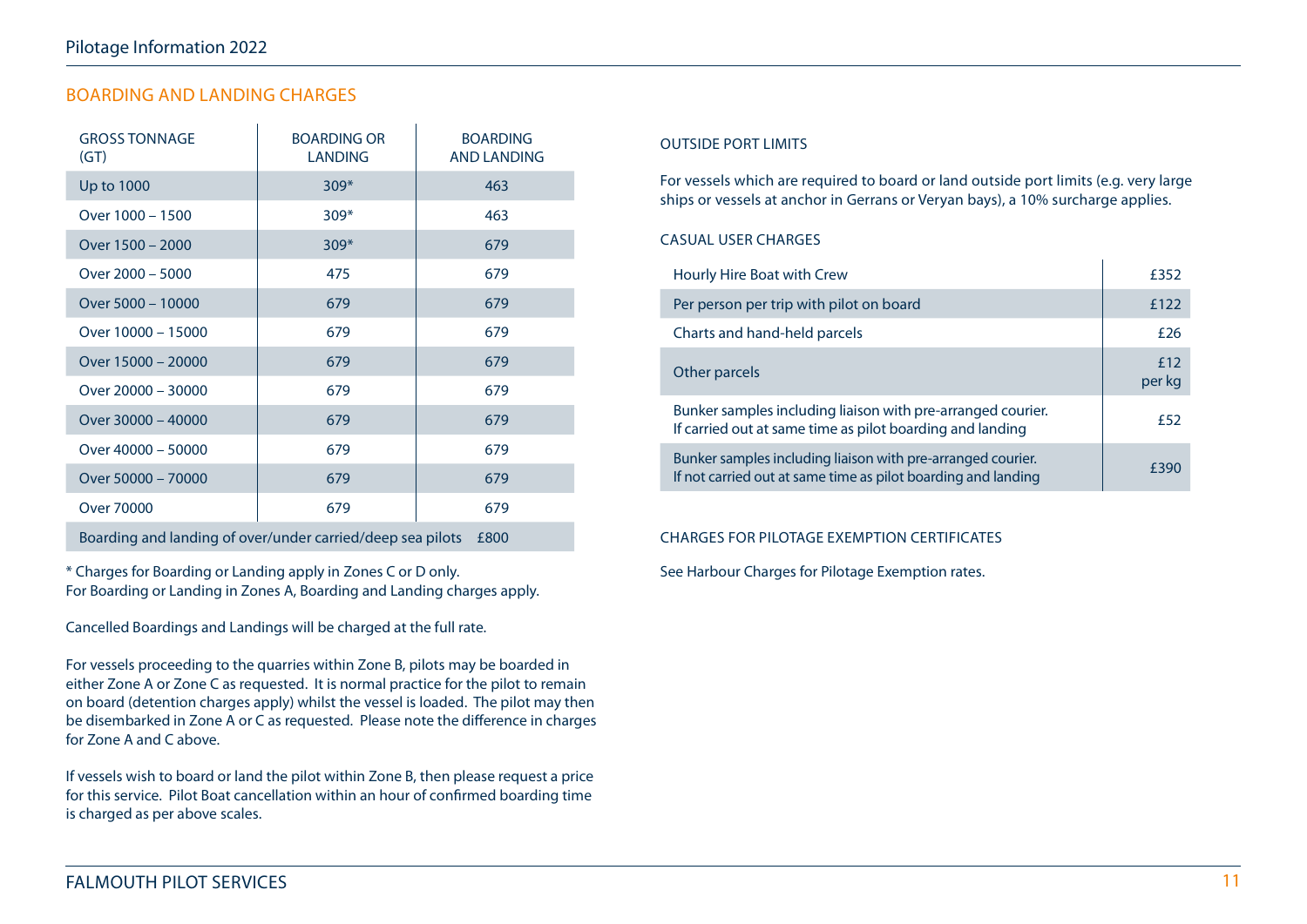# REGULATION 23 PILOT TRANSFER ARRANGEMENTS

- 1. APPLICATION
	- 1.1. Ships engaged on voyages in the course of which pilots may be employed shall be provided with pilot transfer arrangements.
	- 1.2. Equipment and arrangements for pilot transfer which are installed on or after 1 July 2012 shall comply with the requirements of this regulation, and due regard shall be paid to the standards adopted by the Organisation.
	- 1.3. Except as provided otherwise, equipment and arrangements for pilot transfer which are provided on ships before 1 July 2012 shall at least comply with the requirements of regulation 173 or 23, as applicable, of the International Convention for the Safety of Life at Sea, 1974, in force prior to that date, and due regard shall be paid to the standards adopted by the Organisation prior to that date.
	- 1.4. Equipment and arrangements installed on or after 1 July 2012, which are a replacement of equipment and arrangements provided on ships before 1 July 2012, shall, in so far as is reasonable and practicable, comply with the requirements of this regulation.
	- 1.5. With respect to ships constructed before 1 January 1994, paragraph 5 shall apply not later than the first survey on or after 1 July 2012.
	- 1.6. Paragraph 6 applies to all ships.
- 2. GENERAL
	- 2.1. All arrangements used for pilot transfer shall efficiently fulfil their purpose of enabling pilots to embark and disembark safely. The appliances shall be kept clean, properly maintained and stowed and shall be regularly inspected to ensure that they are safe to use. They shall be used solely for the embarkation and disembarkation of personnel.
	- 2.2. The rigging of the pilot transfer arrangements and the embarkation of a pilot shall be supervised by a responsible officer having means of communication with the navigation bridge and who shall also arrange for the escort of the pilot by a safe route to and from the navigation bridge. Personnel engaged in rigging and operating any mechanical equipment shall be instructed in the safe procedures to be adopted and the equipment shall be tested prior to use.
	- 2.3. A pilot ladder shall be certified by the manufacturer as complying with this regulation or with an international standard acceptable to the Organisation. Ladders shall be inspected in accordance with regulations I/6, 7 and 8.
	- 2.4. All pilot ladders used for pilot transfer shall be clearly identified with tags or other permanent marking so as to enable identification of each appliance for the purposes of survey, inspection and record keeping. A record shall be kept on the ship as to the date the identified ladder is placed into service and any repairs effected.
- 2.5. Reference in this regulation to an accommodation ladder includes a sloping ladder used as part of the pilot transfer arrangements.
- 3. TRANSFER ARRANGEMENTS
	- 3.1. Arrangements shall be provided to enable the pilot to embark and disembark safely on either side of the ship.
	- 3.2. In all ships, where the distance from sea level to the point of access to, or egress from, the ship exceeds 9 m, and when it is intended to embark and disembark pilots by means of the accommodation ladder, or other equally safe and convenient means in conjunction with a pilot ladder, the ship shall carry such equipment on each side, unless the equipment is capable of being transferred for use on either side.
	- 3.3. Safe and convenient access to, and egress from, the ship shall be provided by either:
		- 3.3.1. a pilot ladder requiring a climb of not less than 1.5 m and not more than 9 m above the surface of the water so positioned and secured that: 3.3.1.1. it is clear of any possible discharges from the ship;
			- 3.3.1.2. it is within the parallel body length of the ship and, as far as is practicable, within the mid-ship half length of the ship;
			- 3.3.1.3. each step rests firmly against the ship's side; where constructional features, such as rubbing bands, would prevent the implementation of this provision, special arrangements shall, to the satisfaction of the Administration, be made to ensure that persons are able to embark and disembark safely;
			- 3.3.1.4. the single length of pilot ladder is capable of reaching the water from the point of access to, or egress from, the ship and due allowance is made for all conditions of loading and trim of the ship, and for an adverse list of 15°; the securing strong point, shackles and securing ropes shall be at least as strong as the side ropes; or
		- 3.3.2. an accommodation ladder in conjunction with the pilot ladder (i.e. a combination arrangement), or other equally safe and convenient means, whenever the distance from the surface of the water to the point of access to the ship is more than 9 m. The accommodation ladder shall be sited leading aft. When in use, means shall be provided to secure the lower platform of the accommodation ladder to the ship's side, so as to ensure that the lower end of the accommodation ladder and the lower platform are held firmly against the ship's side within the parallel body length of the ship and, as far as is practicable, within the mid-ship half length and clear of all discharges.